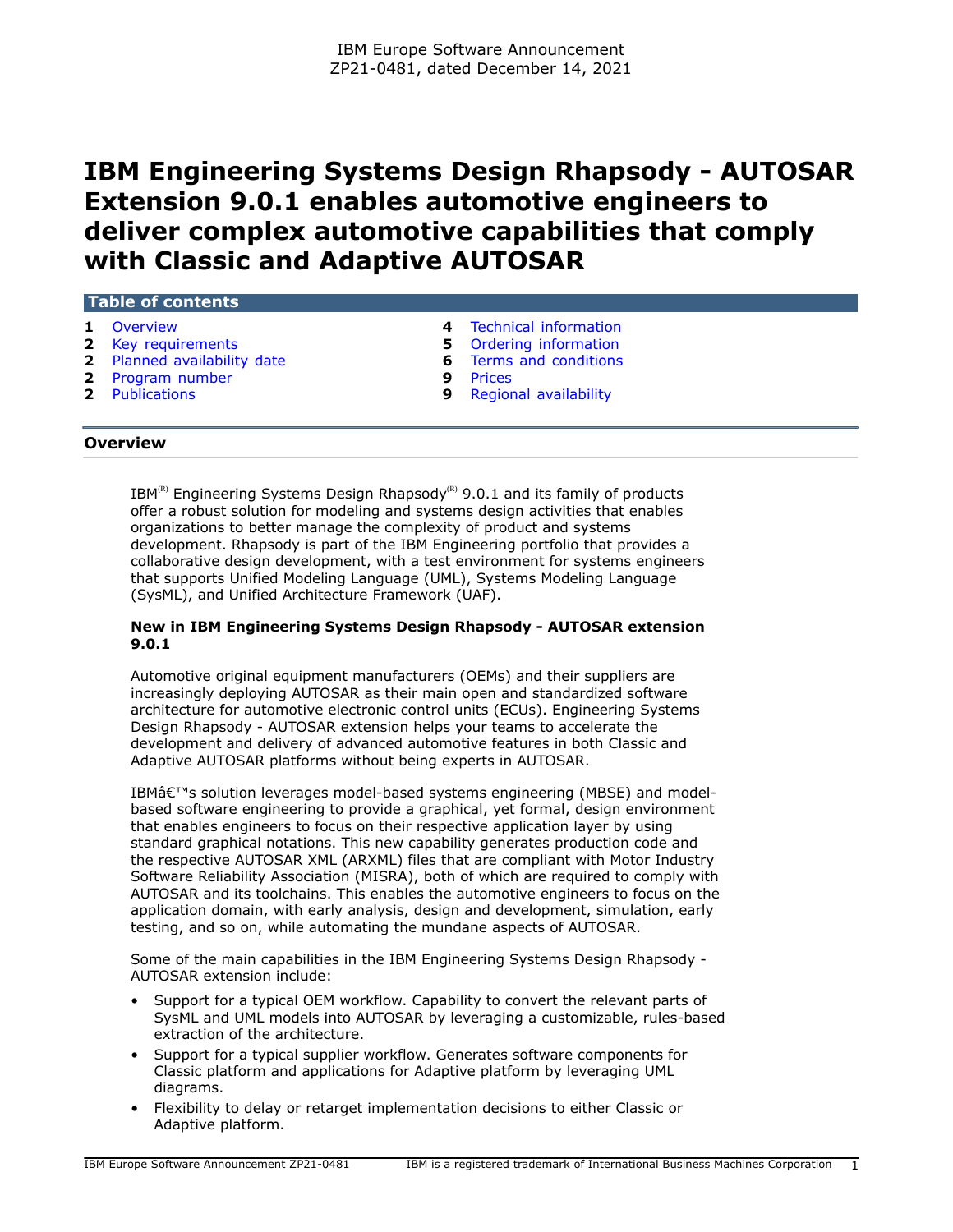• Support for a development process that enables a single design to be mapped into multiple ECUs, with some based on Classic platform and others based on the Adaptive platform.

IBM Engineering Systems Design Rhapsody - AUTOSAR extension also integrates with the Engineering Lifecycle Management solution, including requirements, workflow or work-items management, testing, and bidirectional traceability across all the development artifacts. Additionally, it integrates with other AUTOSAR authoring tools.

# <span id="page-1-0"></span>**Key requirements**

The IBM Engineering Systems Design Rhapsody - AUTOSAR extension is an extension to IBM Engineering Systems Design Rhapsody - Designer and IBM Engineering Systems Design Rhapsody - Developer editions. For details, see the [Software requirements](#page-3-1) section of this announcement.

#### <span id="page-1-1"></span>**Planned availability date**

December 14, 2021

Availability within a country is subject to local legal requirements.

## **Accessibility by people with disabilities**

Accessibility Compliance Reports (previously known as a VPAT) containing details on accessibility compliance to standards, including the Worldwide Consortium Web Content Accessibility Guidelines, European Standard EN 301 349, and US Section 508, can be found on the [IBM Accessibility Conformance Report Request](https://www.ibm.com/able/product_accessibility/) website.

# **Reference information**

For more information about IBM Engineering Lifecycle Management, see Software Announcement [ZP20-0365,](http://www.ibm.com/common/ssi/cgi-bin/ssialias?infotype=an&subtype=ca&appname=gpateam&supplier=877&letternum=ENUSZP20-0365) dated July 7, 2020.

#### <span id="page-1-2"></span>**Program number**

| Program number | VRM   | Program name                                      |
|----------------|-------|---------------------------------------------------|
| 5724-X70       | 9.0.1 | <b>IBM Engineering Systems</b><br>Design Rhapsody |

#### <span id="page-1-3"></span>**Publications**

None

## **Services**

#### **IBM Systems Lab Services**

Systems Lab Services offers infrastructure services to help build hybrid cloud and enterprise IT solutions. From servers to storage systems and software, Lab Services can help deploy the building blocks of a next-generation IT infrastructure to empower a client's business. Lab Services consultants can perform infrastructure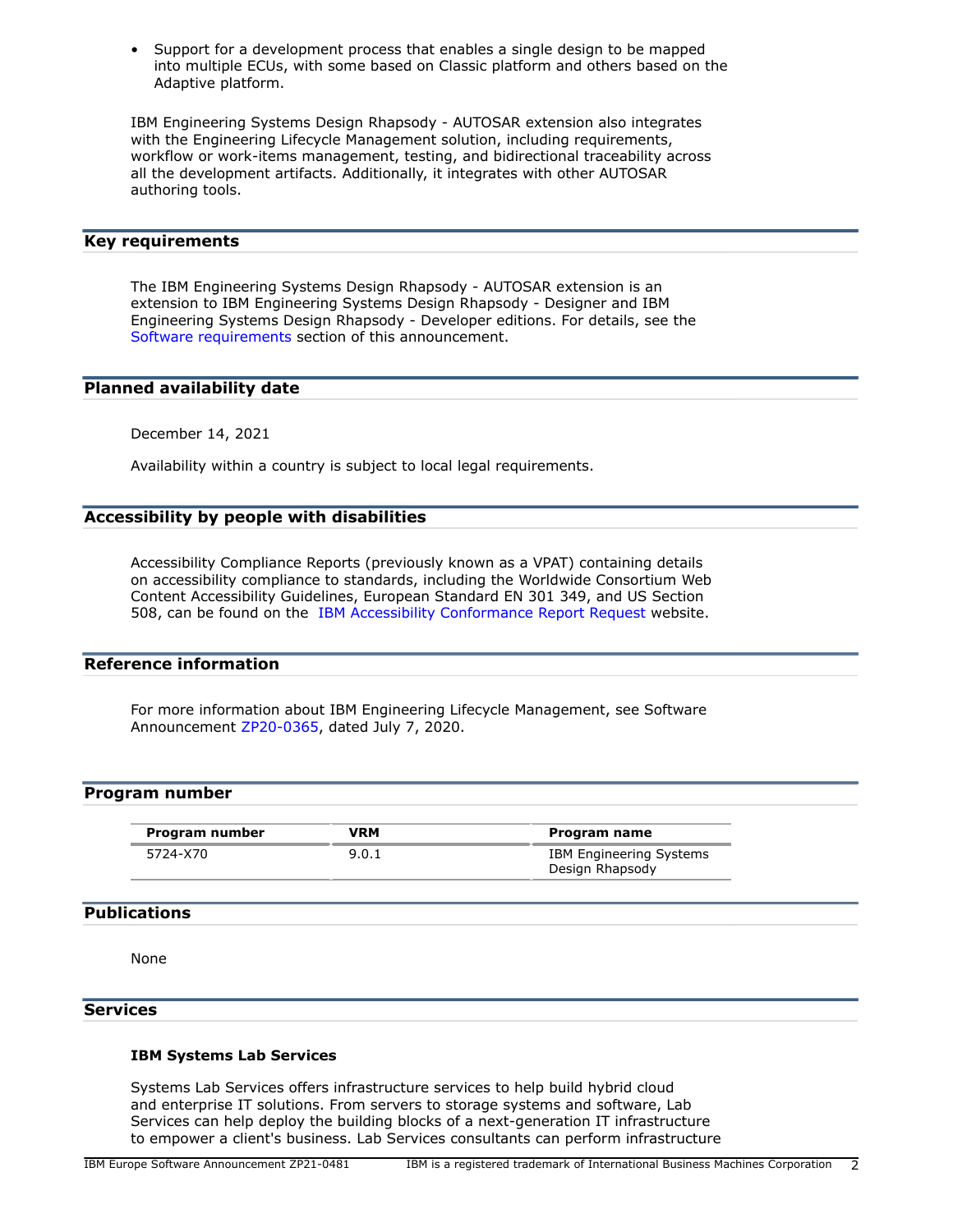services for clients online or onsite, offering deep technical expertise, valuable tools, and successful methodologies. Lab Services are designed to help clients solve business challenges, gain new skills, and apply best practices.

Lab Services offers a wide range of infrastructure services for IBM Power ${}^{\text{\tiny(R)}}$  servers, IBM Storage systems, IBM  $Z^{(R)}$ , and IBM LinuxONE. Lab Services has a global presence and can deploy experienced consultants online or onsite around the world.

For assistance, contact Systems Lab Services at ibmsls@us.ibm.com.

To learn more, see the [IBM Systems Lab Services](https://www.ibm.com/it-infrastructure/services/lab-services) website.

## **IBM Consulting**

As transformation continues across every industry, businesses need a single partner to map their enterprise-wide business strategy and technology infrastructure. IBM Consulting is the business acceleration partner to help cocreate change across an organization. IBM specialists can help businesses succeed through finding collaborative ways of working that forge connections across people, technologies, and partner ecosystems. IBM Consulting brings together the business expertise and an ecosystem of technologies that help solve some of the biggest problems faced by organizations. With methods that get results faster, an integrated approach, that is grounded in an open and flexible hybrid cloud architecture, and incorporating technology from IBM Research<sup>(R)</sup> and IBM Watson<sup>(R)</sup> AI, IBM Consulting enables businesses to lead change with confidence and deliver continuous improvement across a business and its bottom line.

For additional information, see the [IBM Consulting](https://www.ibm.com/consulting) website.

## **IBM Technology Support Services (TSS)**

Get preventive maintenance, onsite and remote support and gain actionable insights into critical business applications and IT systems. Speed developer innovation with end-to-end support for over 240 open-source packages. Leverage powerful IBM analytics and AI-enabled tools to enable client teams to manage IT problems before they become emergencies.

The TSS offers extensive IT maintenance and support services that cover more than one niche of a client's environment. TSS covers products from IBM and other OEMs, including servers, storage, network, appliances, and software to help clients ensure high availability across their data center and hybrid cloud environment.

For details on available services, see the [Technology support for hybrid cloud](https://www.ibm.com/services/technology-support) [environments](https://www.ibm.com/services/technology-support) website.

#### **IBM TechU**

Improve your knowledge in hybrid cloud and AI solutions. IBM TechU provides the most recent content so that you can learn, engage, and increase your skills with IBM Technology specialists.

A one-year, renewable membership TechU digital membership provides access to IBM Systems online education to help address your technical enablement needs for existing and new projects.

Submit questions or comments to techuid@us.ibm.com.

For additional details, see the [IBM TechU](https://www.ibm.com/training/events/) website.

## **IBM Expert Labs**

IBM Expert Labs can help clients accelerate their projects and optimize value by leveraging their deep technical skills and knowledge. With more than 20 years of industry experience, these specialists know how to overcome the biggest challenges to deliver business results that can have an immediate impact.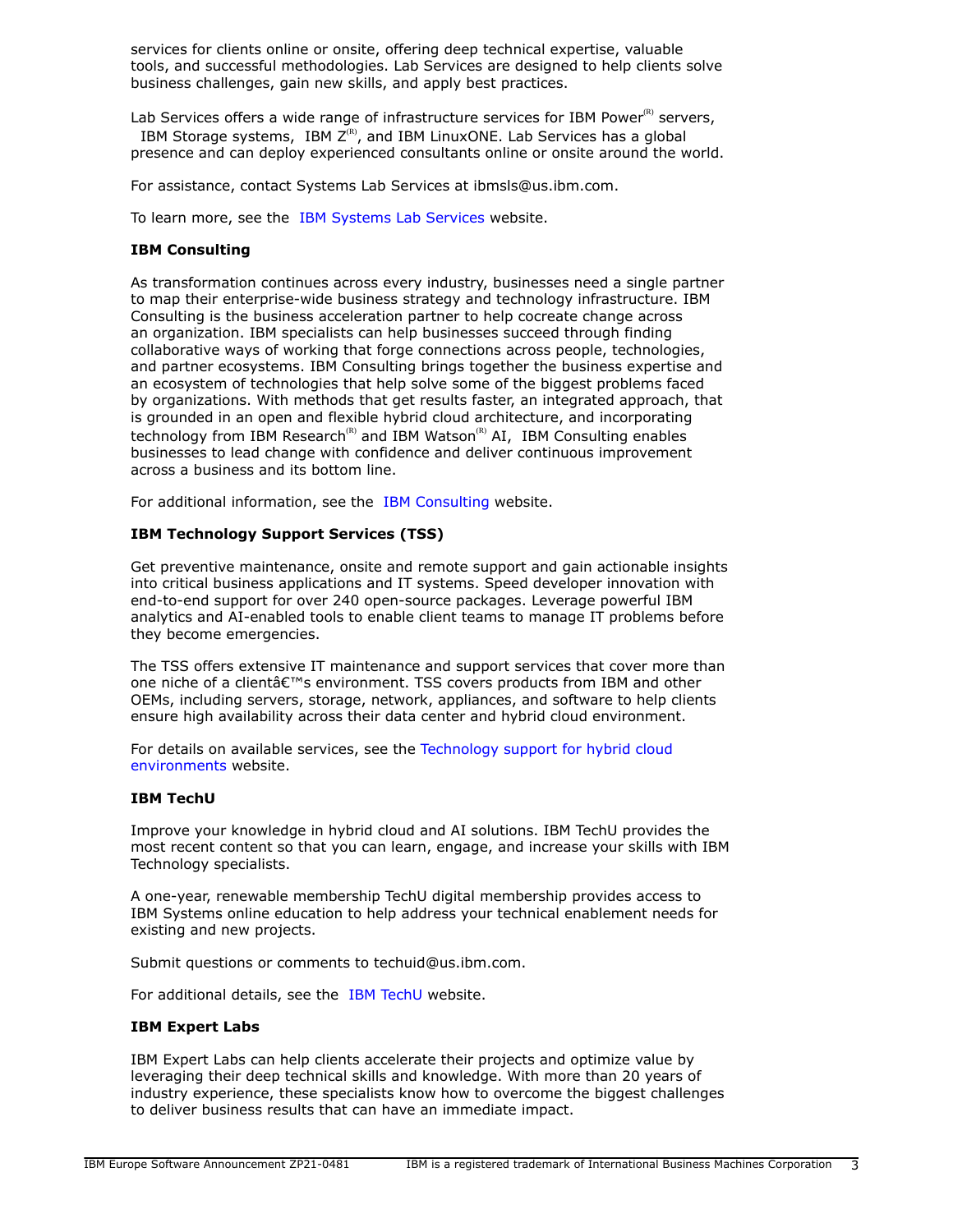Expert Labs deep alignment with IBM product development allows for a strategic advantage as they are often the first in line to get access to new products, features, and early visibility into roadmaps. This connection with the development enables them to deliver First of a Kind (FOAK) implementations to address unique needs or expand a client's business with a flexible approach that works best for their organization.

For additional information, see the [IBM Expert Labs](https://www.ibm.com/products/expertlabs) website.

# **IBM SecurityTM Expert Labs**

With extensive consultative expertise on IBM Security software solutions, IBM Security Expert Labs helps clients and partners modernize the security of their applications, data, and workforce. With an extensive portfolio of consulting and learning services, Expert Labs provides project-based and premier support service subscriptions.

These services can help clients deploy and integrate IBM Security software, extend their team resources, and help guide and accelerate successful hybrid cloud solutions including critical strategies such as zero trust. Remote and on-premises software deployment assistance is available for IBM Cloud Pak $R<sup>(R)</sup>$  for Security, IBM Security QRadar<sup>(R)</sup>/QRoC, IBM Security SOAR/Resilient<sup>(R)</sup>, IBM i2<sup>(R)</sup>, IBM Security Verify, IBM Security Guardium<sup>(R)</sup>, and IBM Security MaaS360<sup>(R)</sup>.

For more information, contact Security Expert Labs at sel@us.ibm.com.

For additional information, see the [IBM Security Expert Labs](https://www.ibm.com/security/security-expert-labs) website.

## <span id="page-3-0"></span>**Technical information**

## **Specified operating environment**

#### *Hardware requirements*

See the Jazz<sup>(R)</sup> [Deployment Wiki](https://jazz.net/deployment-wiki-home.jsp) for deployment and installation planning for IBM Engineering hardware requirements.

#### <span id="page-3-1"></span>*Software requirements*

IBM Engineering Systems Design Rhapsody - AUTOSAR extension is an extension to Engineering Systems Design Rhapsody - Designer and Engineering Systems Design Rhapsody - Developer editions. It requires one of the following IBM Engineering products:

- IBM Engineering Systems Design Rhapsody Designer for Systems Engineers
- IBM Engineering Systems Design Rhapsody Developer for  $C_{++}$ , C, and Java<sup>TM</sup>
- IBM Engineering Systems Design Rhapsody Developer for C, C++, Java and Ada

For current software operating system requirements, see the [IBM Software Product](https://www.ibm.com/software/reports/compatibility/clarity/index.html) [Compatibility Reports](https://www.ibm.com/software/reports/compatibility/clarity/index.html) website.

#### *IBM Support*

[IBM Support](https://www.ibm.com/support) is your gateway to technical support tools and resources that are designed to help you save time and simplify support. IBM Support can help you find answers to questions, download fixes, troubleshoot, submit and track problem cases, and build skills. Learn and stay informed about the transformation of IBM Support, including new tools, new processes, and new capabilities, by going to the [IBM Support Insider](https://www.ibm.com/support/insider).

#### *Additional IBM support*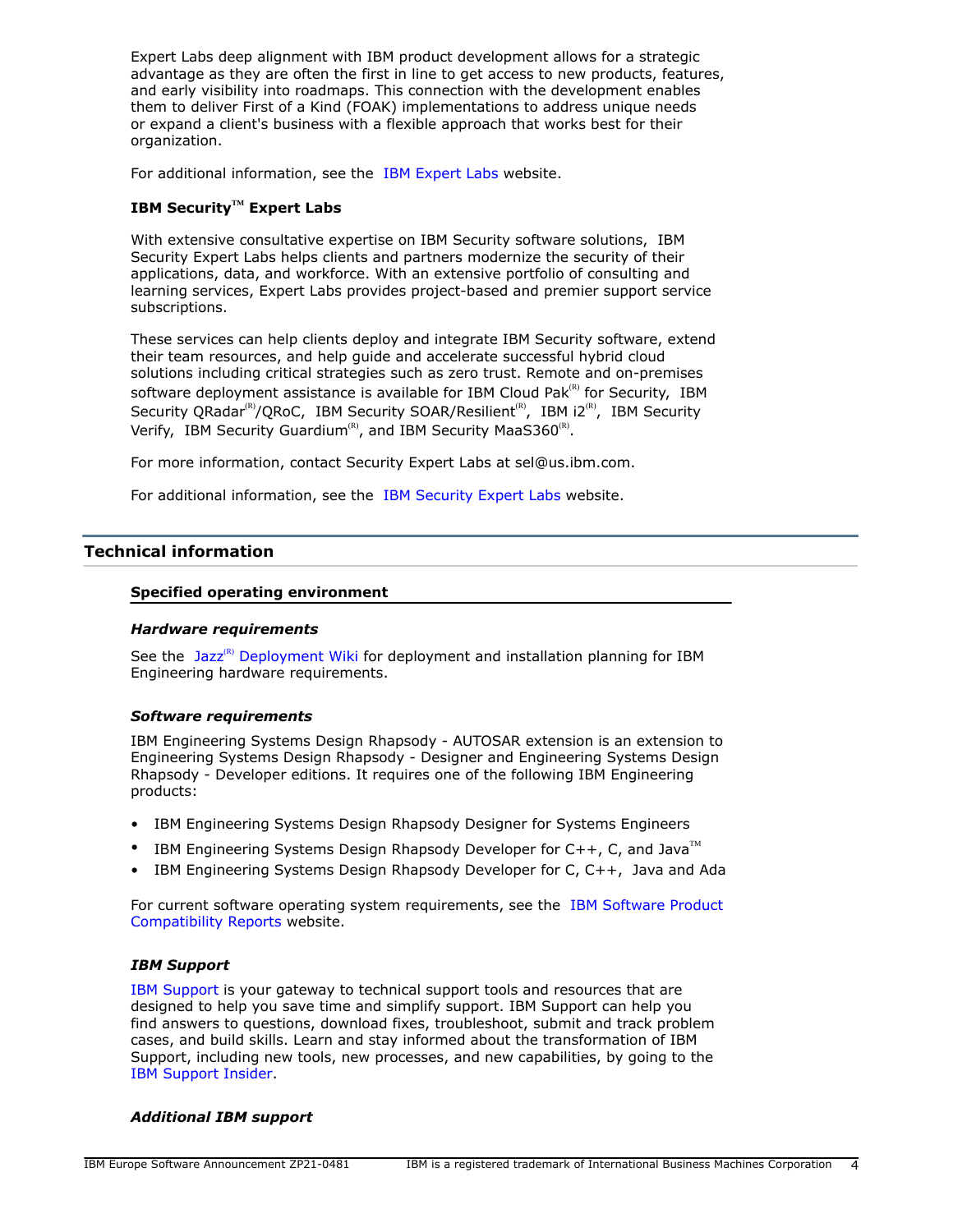## **IBM GarageTM**

IBM Garage is a framework for accelerating digital transformation. It helps you generate innovative ideas and equips you with the practices, technologies, and expertise to turn those ideas into business value in weeks. When you work with IBM Garage you bring pain points into focus. You empower your team to take manageable risks, adopt leading technologies, speed up solution development, and measure the value of everything you do. IBM Garage has experts and services to address a broad array of use cases, including capabilities for business transformation, hybrid cloud, analytics and AI, infrastructure systems, security, and more. For more information, see the [IBM Garage](https://ibm.com/garage) website.

#### **Planning information**

## *Packaging*

This offering is delivered through the internet as an electronic download. There is no physical media.

## <span id="page-4-0"></span>**Ordering information**

For ordering information, consult your IBM representative or IBM Business Partner, or go to the [Passport Advantage](https://www.ibm.com/software/passportadvantage/) $(R)$  website.

This program is available only through Passport Advantage.

These products may only be sold directly by IBM or by IBM Business Partners.

To locate IBM Business Partners in your geography, see the [Find a Business Partner](http://www.ibm.com/partnerworld/wps/bplocator/) page.

#### **Passport Advantage**

#### **New part numbers**

IBM Engineering Systems Design Rhapsody 9.0.1 introduces the following part numbers:

| Part number description                                                                                                                                                  | Part number |
|--------------------------------------------------------------------------------------------------------------------------------------------------------------------------|-------------|
| IBM Engineering Systems Design<br>Rhapsody AUTOSAR Extension Authorized<br>User Single Install Initial Fixed Term<br>License + SW Subscription & Support 12<br>Months    | D08R9ZX     |
| IBM Engineering Systems Design<br>Rhapsody AUTOSAR Extension Authorized<br>User Single Install License + SW<br>Subscriptn and Support 12 Months                          | D08RAZX     |
| IBM Engineering Systems Design<br>Rhapsody AUTOSAR Extension Authorized<br>User Single Install Monthly License                                                           | D08RBZX     |
| IBM Engineering Systems Design<br>Rhapsody AUTOSAR Extension Authorized<br>User Single Install SW Subscription &<br>Support Renewal                                      | E08R8ZX     |
| IBM Engineering Systems Design<br>Rhapsody AUTOSAR Extension Authorized<br>User Single Install Software Subscription &<br>Support Reinstatement 12 Months                | D08RCZX     |
| IBM Engineering Systems Design<br>Rhapsody AUTOSAR Extension Authorized<br>User Single Install Subsequent Fixed Term<br>License + SW Subscription & Support 12<br>Months | E08RDZX     |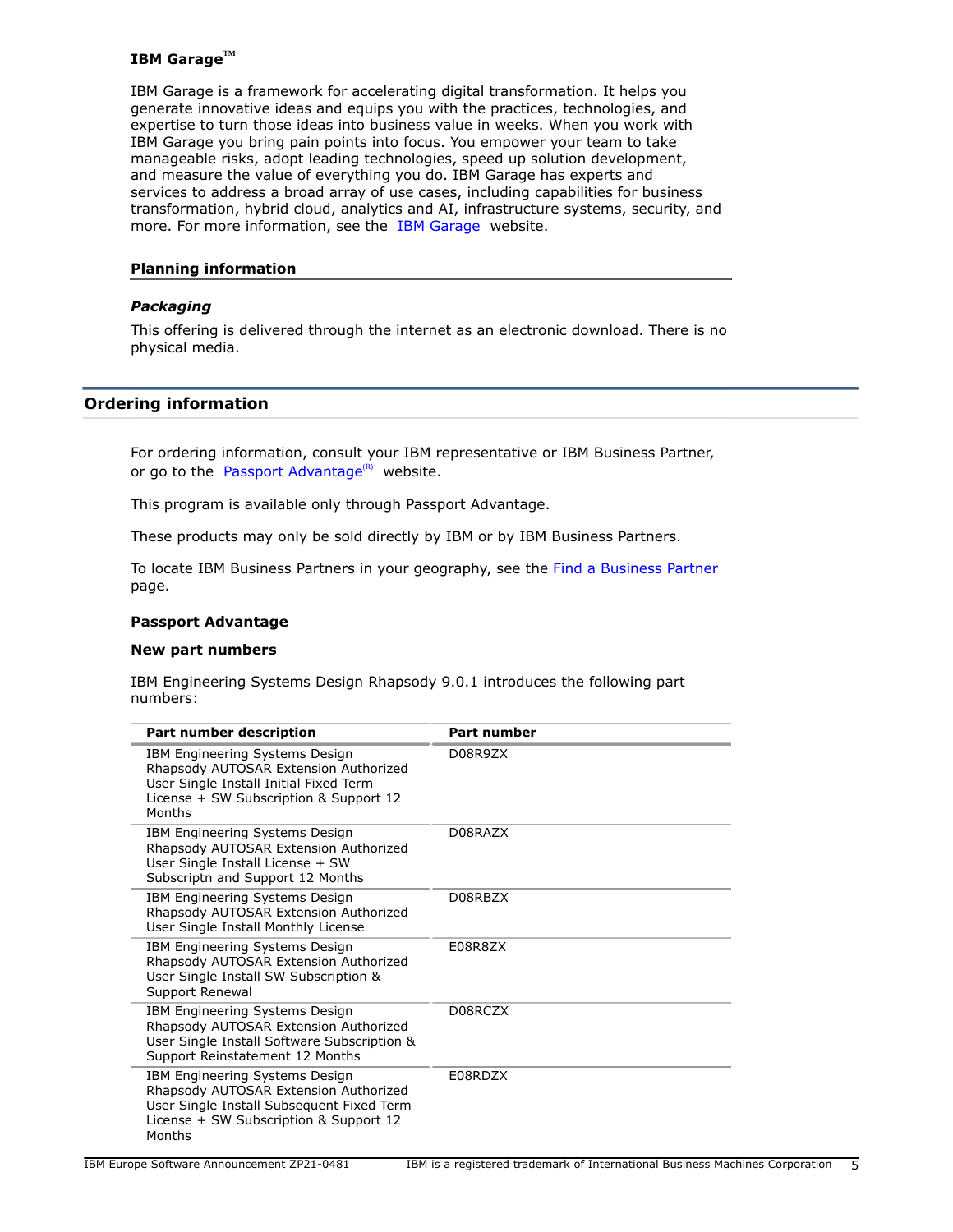| <b>Part number description</b>                                                                                                                                         | Part number |  |
|------------------------------------------------------------------------------------------------------------------------------------------------------------------------|-------------|--|
| IBM Engineering Systems Design<br>Rhapsody AUTOSAR Extension Floating<br>User Single Install Initial Fixed Term<br>License + SW Subscription & Support 12<br>Months    | D08RFZX     |  |
| IBM Engineering Systems Design<br>Rhapsody AUTOSAR Extension Floating<br>User Single Install License + SW<br>Subscriptn and Support 12 Months                          | D08RGZX     |  |
| IBM Engineering Systems Design<br>Rhapsody AUTOSAR Extension Floating<br>User Single Install Monthly License                                                           | D08RHZX     |  |
| IBM Engineering Systems Design<br>Rhapsody AUTOSAR Extension Floating<br>User Single Install SW Subscription &<br>Support Renewal                                      | E08REZX     |  |
| IBM Engineering Systems Design<br>Rhapsody AUTOSAR Extension Floating<br>User Single Install Software Subscription &<br>Support Reinstatement 12 Months                | D08RIZX     |  |
| IBM Engineering Systems Design<br>Rhapsody AUTOSAR Extension Floating<br>User Single Install Subsequent Fixed Term<br>License + SW Subscription & Support 12<br>Months | F08R17X     |  |

#### **Charge metric**

The charge metrics for this licensed product can be found in the following License Information document:

| Program number | <b>License Information</b><br>document title | <b>License Information</b><br>document number |
|----------------|----------------------------------------------|-----------------------------------------------|
| 5727-X70       | Sodius Autosar Add-On<br>Product             | L-CLEA-C7YSL9                                 |

Select your language of choice and scroll down to the Charge Metrics section. Follow-on releases, if any, may have updated terms. See the [License Information](https://www.ibm.com/software/sla/sladb.nsf/search?OpenForm) [documents](https://www.ibm.com/software/sla/sladb.nsf/search?OpenForm) website for more information.

## <span id="page-5-0"></span>**Terms and conditions**

The information provided in this announcement letter is for reference and convenience purposes only. The terms and conditions that govern any transaction with IBM are contained in the applicable contract documents such as the IBM International Program License Agreement, IBM International Passport Advantage<sup>(R)</sup> Agreement, and the IBM Agreement for Acquisition of Software Maintenance.

This product is available only through Passport Advantage.

#### **Licensing**

IBM International Program License Agreement including the License Information document and Proof of Entitlement (PoE) govern your use of the program. PoEs are required for all authorized use. Part number products only, offered outside of Passport Advantage<sup>(R)</sup>, where applicable, are license only and do not include Software Maintenance.

This software license includes Software Subscription and Support (also referred to as Software Maintenance).

#### **Software Maintenance**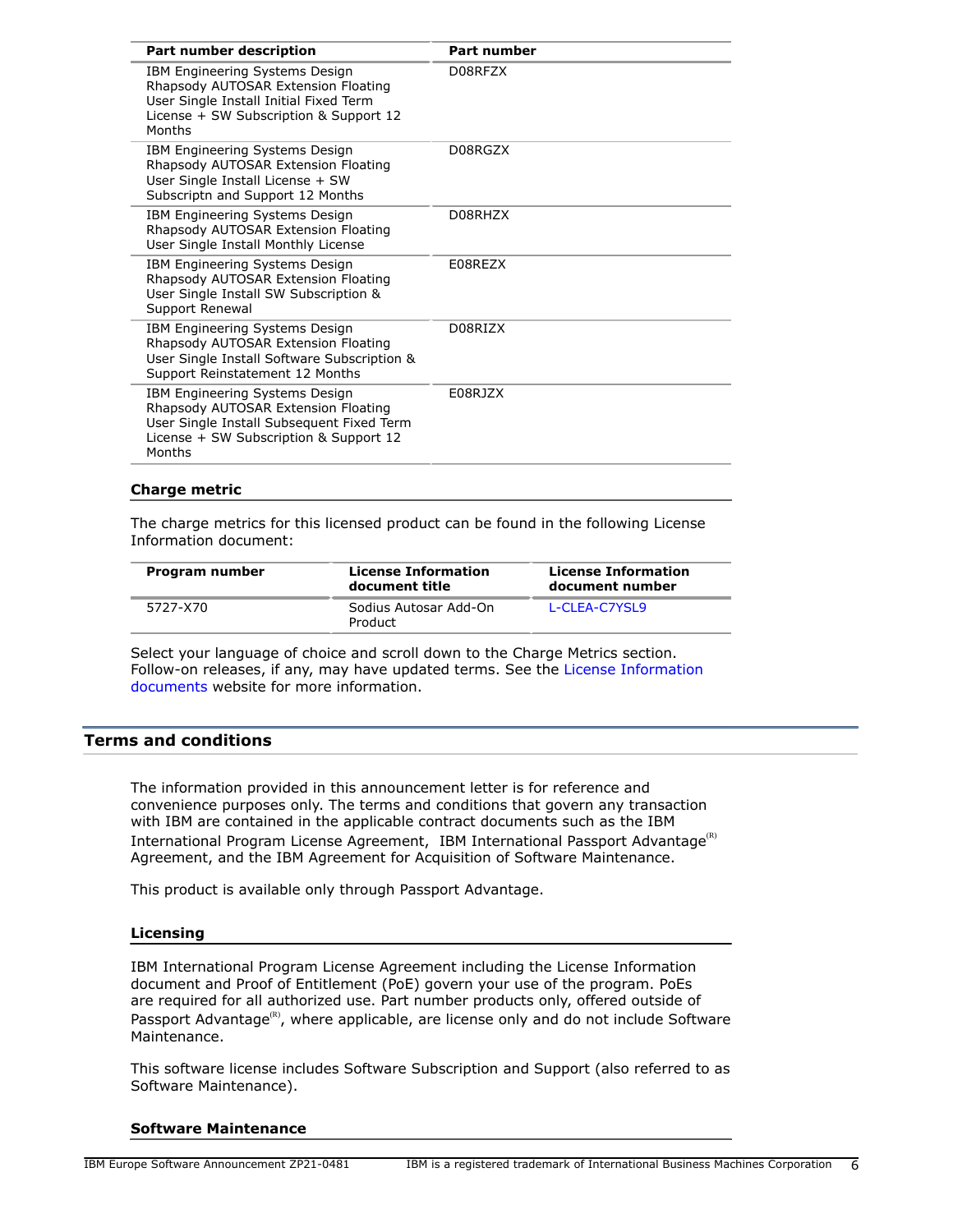Licenses under the IBM International Program License Agreement (IPLA) provide for support with ongoing access to releases and versions of the program. IBM includes one year of Software Subscription and Support (also referred to as Software Maintenance) with the initial license acquisition of each program acquired. The initial period of Software Subscription and Support can be extended by the purchase of a renewal option, if available. Two charges apply: a one-time license charge for use of the program and an annual renewable charge for the enhanced support that includes telephone assistance (voice support for defects during normal business hours), as well as access to updates, releases, and versions of the program as long as support is in effect.

## **License Information number**

The following License Information document applies to the offerings in this announcement:

| Program number | <b>License Information</b><br>document title | <b>License Information</b><br>document number |
|----------------|----------------------------------------------|-----------------------------------------------|
| 5727-X70       | Sodius Autosar Add-On<br>Product             | L-CLEA-C7YSL9                                 |

Follow-on releases, if any, may have updated terms. See the [License Information](https://www.ibm.com/software/sla/sladb.nsf/search?OpenForm) [documents](https://www.ibm.com/software/sla/sladb.nsf/search?OpenForm) website for more information.

## **Limited warranty applies**

Yes

## **Limited warranty**

IBM warrants that when the program is used in the specified operating environment, it will conform to its specifications. The warranty applies only to the unmodified portion of the program. IBM does not warrant uninterrupted or error-free operation of the program or that IBM will correct all program defects. You are responsible for the results obtained from the use of the program.

IBM provides you with access to IBM databases containing information on known program defects, defect corrections, restrictions, and bypasses at no additional charge. For further information, see the [IBM Support Guide](http://www.ibm.com/support/customercare/sas/f/handbook/home.html).

IBM will maintain this information for at least one year after the original licensee acquires the program (warranty period).

#### **Program support**

Subscription and Support includes telephone assistance, as well as access to updates, releases, and versions of the program as long as support is in effect. You will be notified of discontinuance of support with 12 months' notice.

## **Money-back guarantee**

If for any reason you are dissatisfied with the program and you are the original licensee, you may obtain a refund of the amount you paid for it, if within 30 days of your invoice date you return the program and its PoE to the party from whom you obtained it. If you downloaded the program, you may contact the party from whom you acquired it for instructions on how to obtain the refund.

For clarification, note that (1) for programs acquired under the IBM International Passport Advantage offering, this term applies only to your first acquisition of the program and (2) for programs acquired under any of IBM's On/Off Capacity on Demand (On/Off CoD) software offerings, this term does not apply since these offerings apply to programs already acquired and in use by you.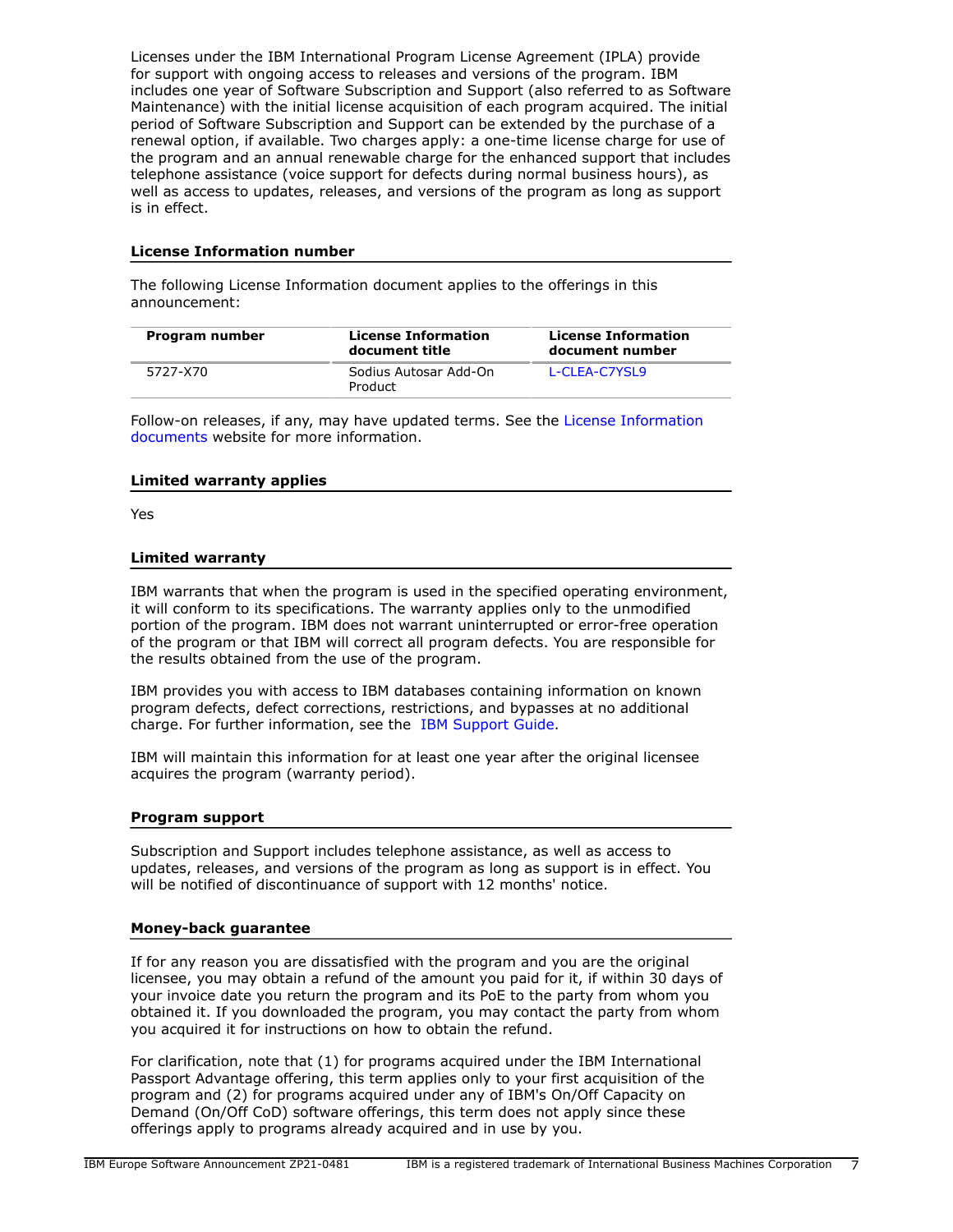No

## **Passport Advantage applies**

Yes, information is available on the [Passport Advantage and Passport Advantage](http://www.ibm.com/software/passportadvantage) [Express](http://www.ibm.com/software/passportadvantage) website.

## **Software Subscription and Support applies**

Yes. Software Subscription and Support, also referred to as Software Maintenance, is included with licenses purchased through Passport Advantage and Passport Advantage Express. Product upgrades and Technical Support are provided by the Software Subscription and Support offering as described in the Agreements. Product upgrades provide the latest versions and releases to entitled software, and Technical Support provides voice and electronic access to IBM support organizations, worldwide.

IBM includes one year of Software Subscription and Support with each program license acquired. The initial period of Software Subscription and Support can be extended by the purchase of a renewal option, if available.

While your Software Subscription and Support is in effect, IBM provides you assistance for your routine, short duration installation and usage (how-to) questions, and code-related questions. IBM provides assistance by telephone and, if available, electronic access, only to your information systems (IS) technical support personnel during the normal business hours (published prime shift hours) of your IBM support center. (This assistance is not available to your users.) IBM provides Severity 1 assistance 24 hours a day, 7 days a week. For additional details, see the [IBM](http://www.ibm.com/support/customercare/sas/f/handbook/home.html) [Support Guide](http://www.ibm.com/support/customercare/sas/f/handbook/home.html). Software Subscription and Support does not include assistance for the design and development of applications, your use of programs in other than their specified operating environment, or failures caused by products for which IBM is not responsible under the applicable agreements.

Unless specified otherwise in a written agreement with you, IBM does not provide support for third-party products that were not provided by IBM. Ensure that when contacting IBM for covered support, you follow problem determination and other instructions that IBM provides, including in the [IBM Support Guide.](http://www.ibm.com/support/customercare/sas/f/handbook/home.html)

For additional information about the International Passport Advantage Agreement and the IBM International Passport Advantage Express Agreement, go to the [Passport Advantage and Passport Advantage Express](http://www.ibm.com/software/passportadvantage) website.

## **Variable charges apply**

No

## **Educational allowance available**

Education allowance does not apply. Education software allowance does not apply. Special education prices are available for qualified clients through Passport Advantage.

## **Statement of good security practices**

IT system security involves protecting systems and information through intrusion prevention, detection, and response to improper access from within and outside your enterprise. Improper access can result in information being altered, destroyed, or misappropriated or can result in misuse of your systems to attack others. Without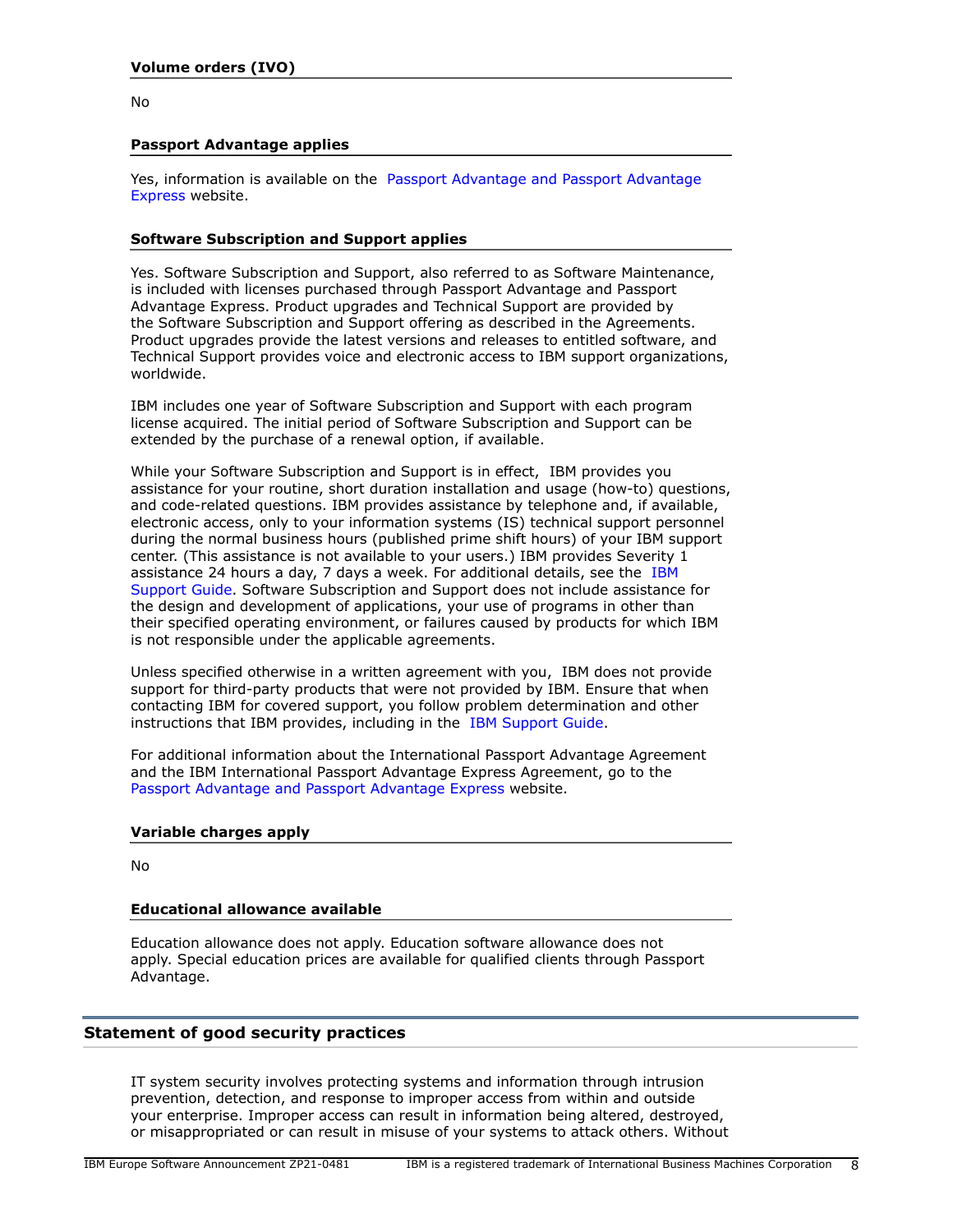a comprehensive approach to security, no IT system or product should be considered completely secure and no single product or security measure can be completely effective in preventing improper access. IBM systems and products are designed to be part of a regulatory compliant, comprehensive security approach, which will necessarily involve additional operational procedures, and may require other systems, products, or services to be most effective.

**Important:** IBM does not warrant that any systems, products, or services are immune from, or will make your enterprise immune from, the malicious or illegal conduct of any party.

## <span id="page-8-0"></span>**Prices**

For all local charges, contact your local IBM representative or IBM Business Partner.

#### **Business Partner information**

If you are an IBM Business Partner acquiring products from IBM, you may link to Passport Advantage Online for resellers where you can obtain Business Partner pricing information. An IBMid and password are required to access the [IBM Passport](https://www.ibm.com/software/passportadvantage/pao_reseller.html) [Advantage](https://www.ibm.com/software/passportadvantage/pao_reseller.html) or [IBM PartnerWorld](https://www.ibm.com/partnerworld/resources/sell) $(R)$  website.

## **Passport Advantage**

For Passport Advantage information and charges, contact your IBM representative or IBM Business Partner. Additional information is also available on the [Passport](http://www.ibm.com/software/passportadvantage) [Advantage and Passport Advantage Express](http://www.ibm.com/software/passportadvantage) website.

## <span id="page-8-1"></span>**Regional availability**

**Europe:** Aland Islands, Albania, Andorra, Armenia, Austria, Azerbaijan, Belarus, Belgium, Bosnia and Herzegovina, Bouvet Island, British Indian Ocean Territory, Bulgaria, Comoros, Croatia, Cyprus, Czech Republic, Denmark, Estonia, Falkland Islands (Malvinas), Faroe Islands, Finland, France, French Guiana, French Polynesia, French Southern Territories, Georgia, Germany, Gibraltar, Greece, Greenland, Guadeloupe, Guernsey, Holy See (Vatican City State), Hungary, Iceland, Ireland, Isle of Man, Israel, Italy, Jersey, Kazakhstan, Kyrgyzstan, Latvia, Liechtenstein, Lithuania, Luxembourg, Republic of North Macedonia, Malta, Martinique, Mayotte, Republic of Moldova, Monaco, Montenegro, Netherlands, New Caledonia, Norway, Pitcairn, Poland, Portugal, Reunion, Romania, Russian Federation, Saint Barthelemy, Saint Helena Ascension and Tristan da Cunha, Saint Martin (French Part), Saint Pierre and Miquelon, San Marino, Serbia, Slovakia, Slovenia, South Georgia and the South Sandwich Islands, Spain, Svalbard and Jan Mayen, Sweden, Switzerland, Tajikistan, Turkmenistan, Ukraine, United Kingdom, Uzbekistan, Vanuatu, and Wallis and Futuna

**Middle East and Africa:** Afghanistan, Algeria, Angola, Bahrain, Benin, Botswana, Burkina Faso, Burundi, Cameroon, Cape Verde, Central African Republic, Chad, Congo, The Democratic Republic of the Congo, Cote d'Ivoire, Djibouti, Egypt, Equatorial Guinea, Eritrea, Ethiopia, Gabon, Gambia, Ghana, Guinea, Guinea-Bissau, Iraq, Jordan, Kenya, Kuwait, Lebanon, Lesotho, Liberia, Libya, Madagascar, Malawi, Mali, Mauritania, Mauritius, Morocco, Mozambique, Namibia, Niger, Nigeria, Oman, Pakistan, State of Palestine, Qatar, Rwanda, Sao Tome and Principe, Saudi Arabia, Senegal, Seychelles, Sierra Leone, Somalia, South Africa, South Sudan, Sudan, Swaziland, United Republic of Tanzania, Togo, Tunisia, Turkey, Uganda, United Arab Emirates, Western Sahara, Yemen, Zambia, and Zimbabwe

# *Trademarks*

IBM Security and IBM Garage are trademarks of IBM Corporation in the United States, other countries, or both.

IBM, Rhapsody, Power, IBM Z, IBM Research, IBM Watson, IBM Cloud Pak, QRadar, Resilient, i2, Guardium, MaaS360, Passport Advantage, PartnerWorld and Jazz are